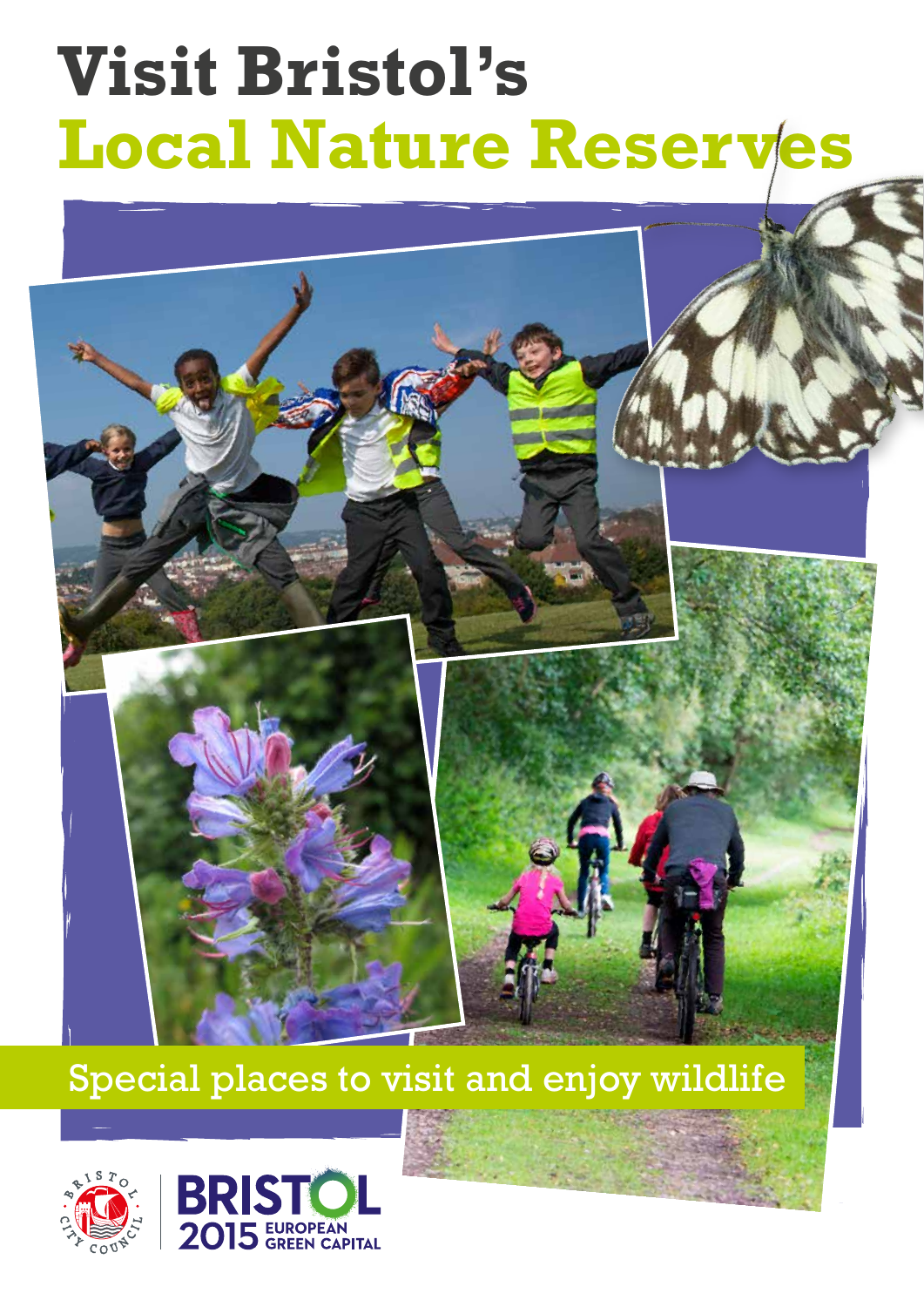# **Go today!**

Get close to nature, enjoy some green space and take a breather at one of Bristol's Local Nature Reserves (LNRs). Each one is a special place for wildlife to thrive and where you can take a stroll and watch nature flourish.

There are 12 LNRs in Bristol. A further four are pledged to follow as part of Bristol Green Capital 2015. They are all open everyday and free to visit.

LNRs are statutory sites protected by law. They were chosen by Bristol City Council with the help of local community organisations and the support of Natural England. Three of the 12 sites are managed in partnership with Avon Wildlife Trust.

Bristol is fortunate to have these special reserves – they have so much to offer. This leaflet has been prepared to show you where they are, give you a taste of what's there and suggest when it's a good time to wander with wildlife. Look out for walks, events and activities for all interests throughout the year.

# **Lift your spirits in spring**

- **•** Look out for swollen buds and emerging leaves on trees
	- **•** See wildflowers start to appear amid newly growing grasses
	- Smell the wafts and scents carried by warmer winds
- **•** Enjoy the dawn chorus, longer days and the birds singing at sunset.

**2**

**Cowslips, © Ruth Coleman**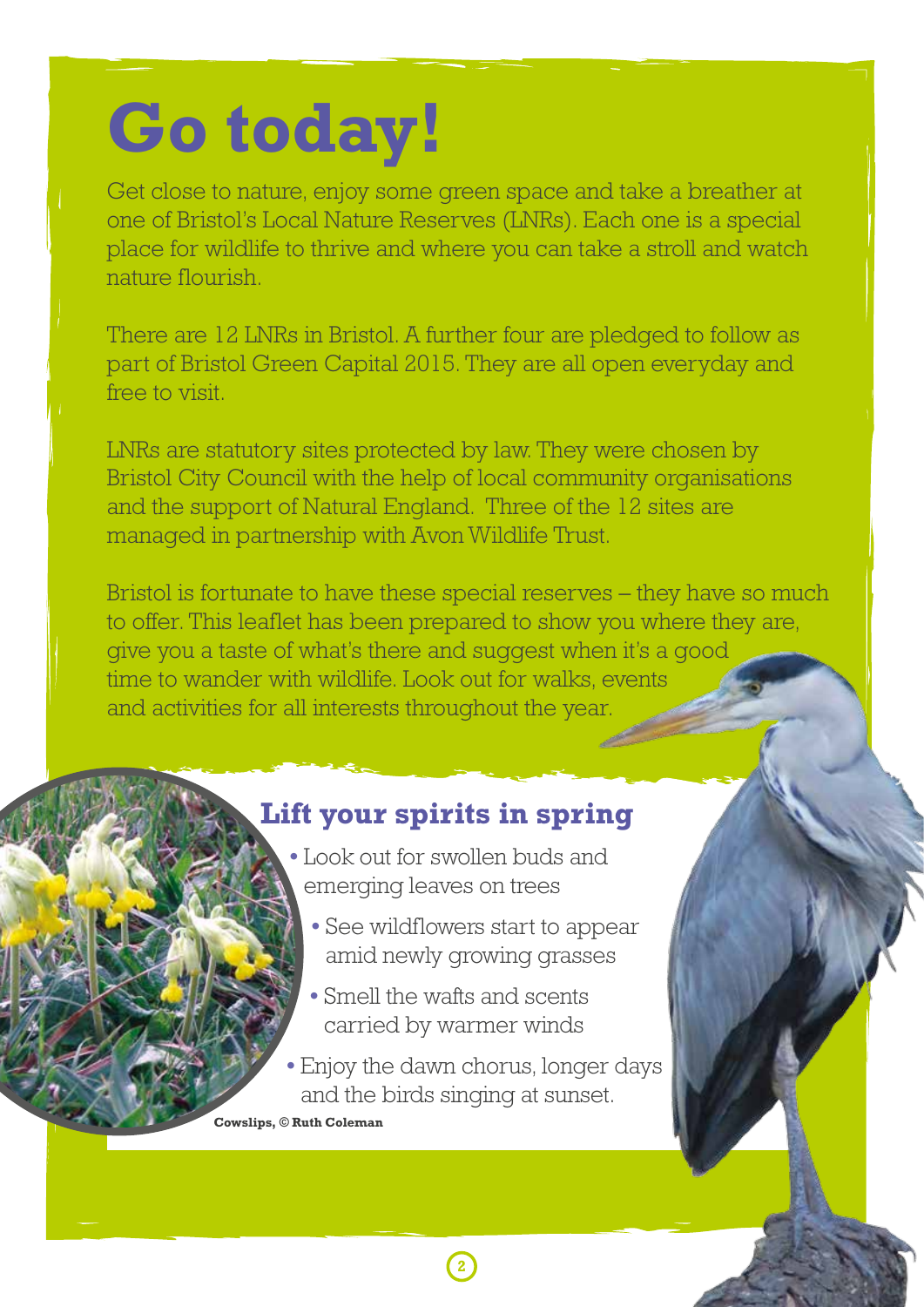# **Stroll into summer**

- Meander through meadows and cool down near the river
- Listen out for the swishing of tall grasses and trees in the breeze
- See vibrant colours and a wide variety of wildlife
- Look out for butterflies and insects visiting wildflowers. **Lamplighters, © Ruth Coleman**

# **Amble in autumn**

- Crunch and kick up the rich red, golden yellow and vibrant orange fallen leaves
- Marvel at the fairytale fungi and easy-tooverlook lichen
- See how summer flowers have turned into ripe fruits and berries
- Find new patterns and textures left by died-back vegetation.

# **Wander in winter**

- Get close to sparkling white hoar frost transforming places into a winter wonderland
- See how every tree species has a unique bark pattern and texture
- Discover the sculptural beauty of plants and trees that are usually hidden by leaves
- Relax and experience the views free of summer's abundant growth.

**3**

**Frost, © Ruth Coleman**

**© Ruth Coleman**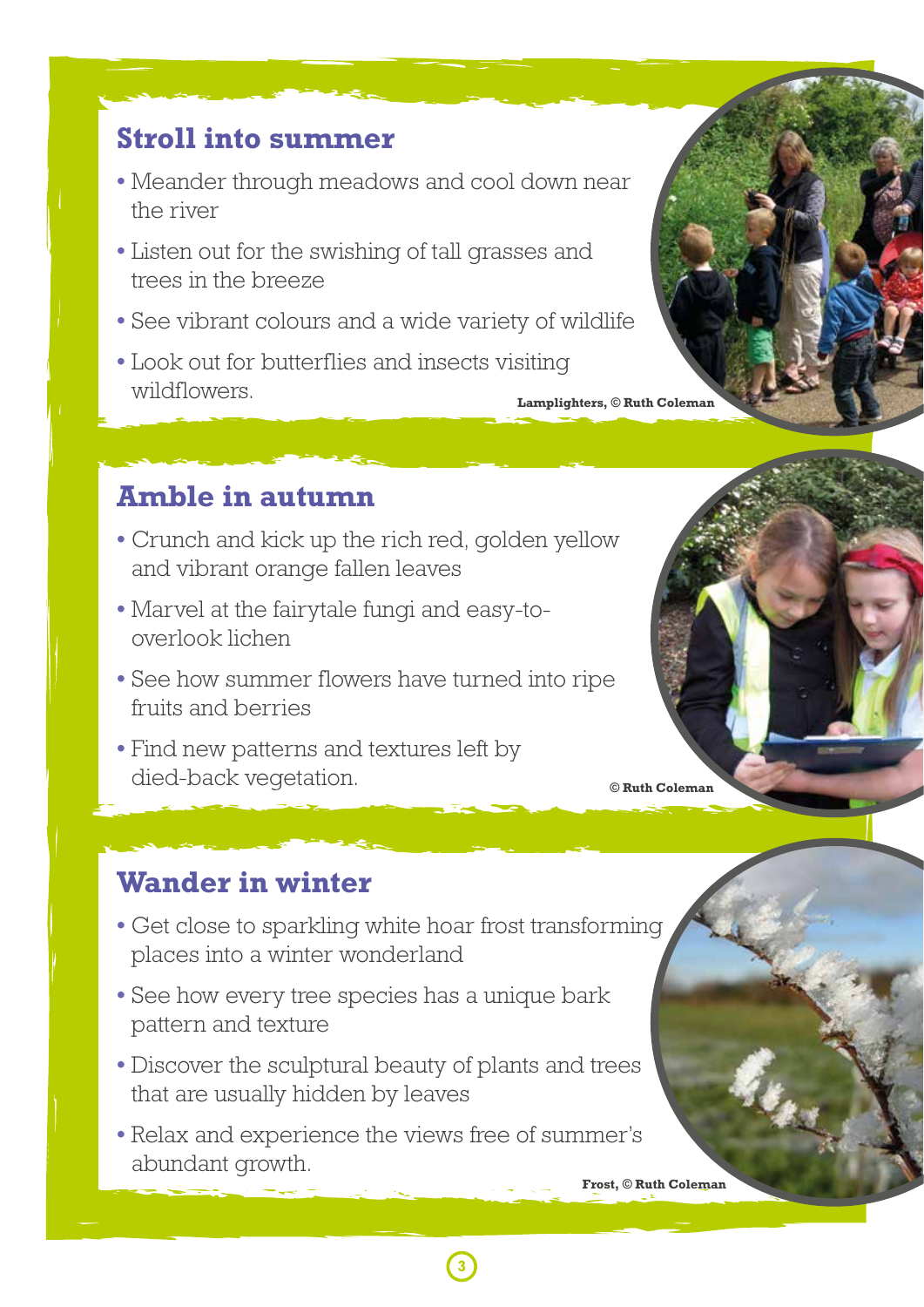### **Before you go**

Make virtual visits for some useful downloadable material: **www.bristol.gov.uk/localnaturereserves** Friends groups welcome new members – how about you?



#### **Lamplighter's Marsh**

Follow the *'Yellow Brick Road'* to see a mosaic of wildife habitats and unusual plants including the locally uncommon Viper's bugloss.

**Lamplighter's Marsh from M5, © John Brooks**



#### **Northern Slopes**

Find fabulous views over the city on two sloping reserve areas abundant in birds, butterflies and bats.

**www.northern-slopes-initiative.co.uk Teasel, © Tony Hisgett, Wikimedia Commons**



#### **Lawrence Weston Moor**

Wander through willows, rhynes and reedbeds at this ancient wetland site.

**www.avonwildlifetrust.org.uk/ reserves/lawrence-weston-moor**



#### **Stockwood Open Space**

A fascinating blend of old meadows, hedgerows and woodlands on former farmland with panoramic views of south Bristol.

**www.fosos.org.uk**

**Bath asparagus, © Garrytowns, Wikimedia Commons**



#### **Badock's Wood**

Enjoy this hidden haven of ancient woodland, streams and meadow beside the River Trym. Don't miss the Bronze Age Southmead Round Barrow.

**www.fobw.org.uk**



#### **Avon New Cut**

A wildlife-rich tidal waterway along the River Avon including Butterfly Junction near the CREATE Centre.

**www.franc.org.uk © Ruth Coleman**



#### **Narroways Millennium Green**

Dramatic sculpted slopes from railway cuttings supporting herb-rich grassland areas and a community orchard.

**https://narroways.wordpress.com Marbled white butterfly, © Fae, Wikimedia Commons**



# **5**

#### **Manor Woods Valley**

Once a medieval land-holding with remnants of ancient woodland and wildflower rich meadow alongside the Malago River.

**www.mvcg.org.uk Wood anemone, © Ruth Coleman**



#### **Troopers Hill**

Heather and broom covered hillside overlooking the River Avon with crags and gullies giving a home to hundreds of species – look for two distinctive old chimneys.

**www.troopers-hill.org.uk Walkers on Troopers Hill, © Rob Acton-Campbell** 

#### **Royate Hill**

On top of an old railway viaduct over the Coombe Brook, the reserve is rich in wildflower meadow and developing woodland.

**www.bristol.gov.uk/royatehill Royate Hill, © Chris Bahn**

**4**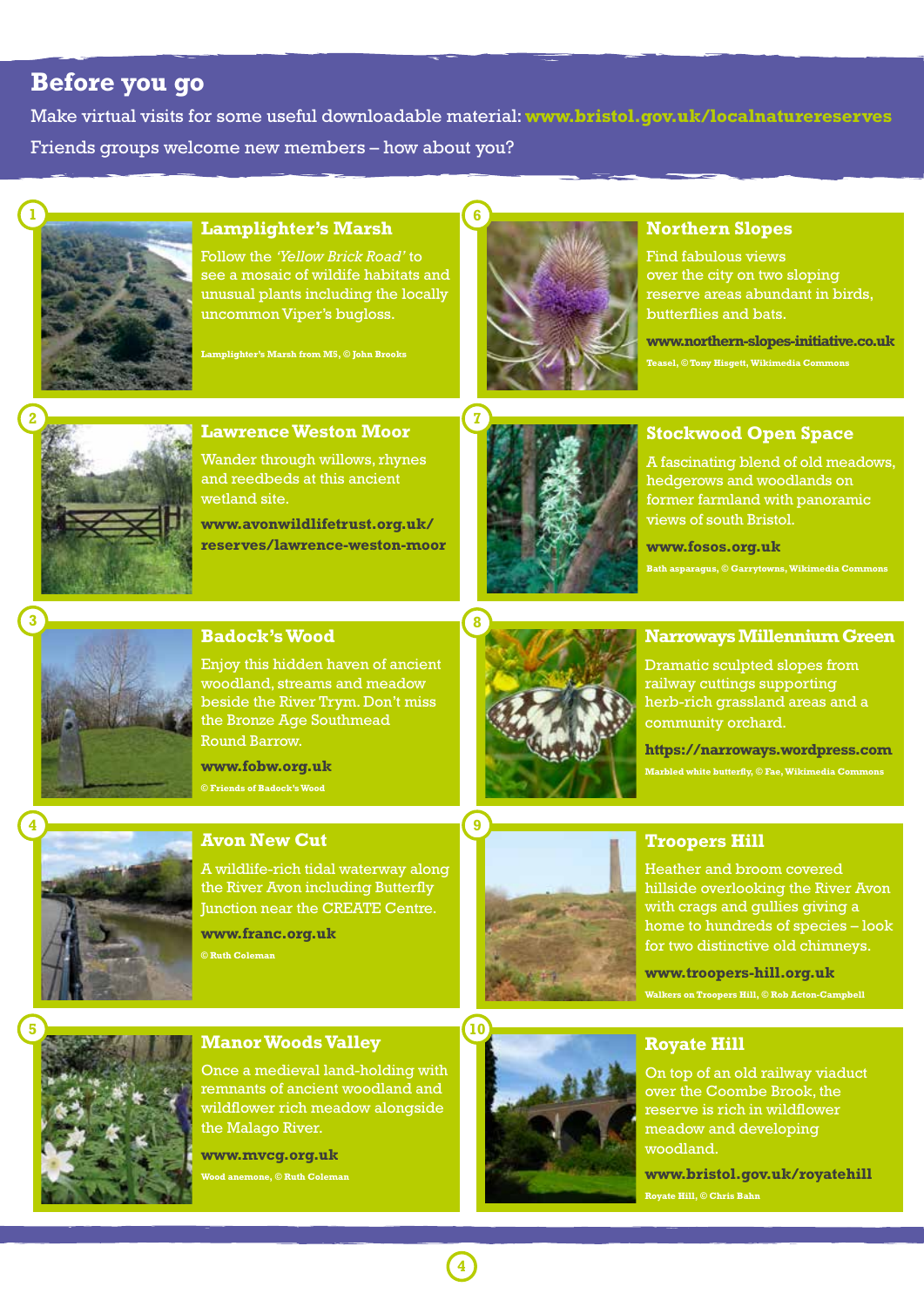

#### **Callington Road**

A collection of habitats supporting unusual wild plants, birds, bats and insects including a very rare moth.

**www.sites.google.com/site/focrnr/ Inkcap, © Stu's images**



#### **Eastwood Farm**

Tranquil meadows, lagoons and woodland beside the River Avon where you may see and hear herons, swans and woodpeckers.

**www.eastwoodfarm.org.uk Heron, © Eileen Brown**



**5**